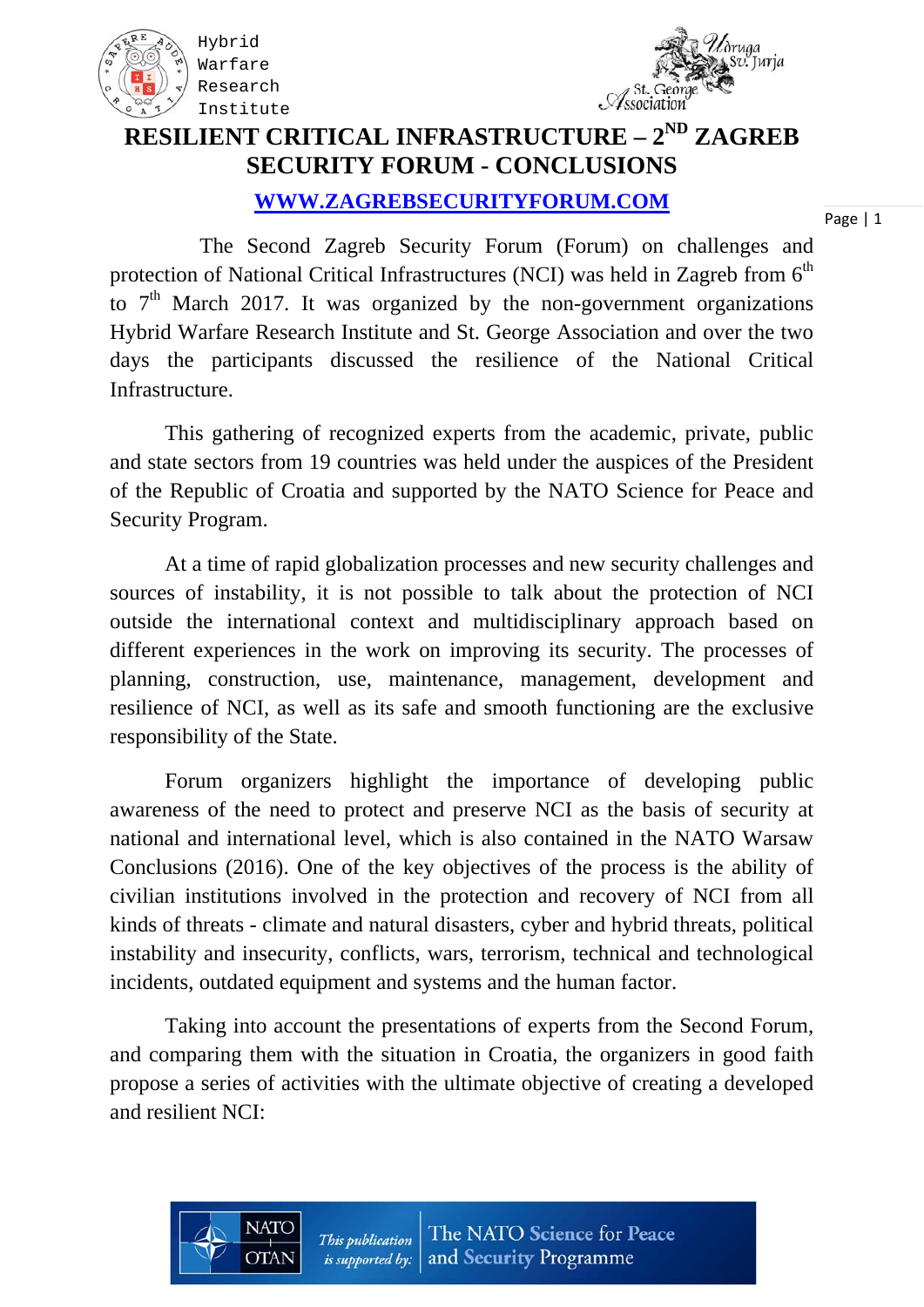



- We firmly assert that NCI should serve the safe and sustainable development of the Republic of Croatia.
- We call attention to the need to develop the Strategy of Protection of NCI,  $\frac{P_{\text{age}}}{P_{\text{age}} + 2}$ which must stem from the fact that the Republic of Croatia, as an EU and NATO nation is facing both the imperative of fast development of a sustainable system of planning, use, protection and renewal of its NCI, and a number of challenges. An effective response to modern challenges involves the reconstruction of the current system of national security in accordance with the experiences of countries that are leading in the successful organization of preventive conservation of NCI.
- We stress the fact that the existing organizational solutions have not taken hold in the extent that was planned. The lack of a precise model of management of NCI protection and recovery process is evident. Therefore, we consider it necessary to establish a National Centre for Critical Infrastructure Protection (NCCIP) which would be an integral part of the future central government body competent for activities in the domain of Homeland Security. This would ensure that all the stakeholders of the system of NCI protection and recovery meet their legal and regulatory obligations and complete their tasks.
- We are committed to a strong (structural, organizational, communication, information) linking of experts from the public, private and academic sectors to state institutions.
- We underline the importance of institutionalizing public-private partnerships in order to protect the NCI, from the standpoint of operators of critical infrastructure, with the purpose of their full integration into the system of protection of NCI. That would create the foundation for coordination, exchange of information and knowledge, and defining procedures between the government and the private sectors regarding the protection of NCI.
- We affirm the idea of multilevel integration of databases and knowledge of all the necessary and essential sectors involved in the processes related to the development, building, management, control and protection of critical infrastructure in order to thwart possible threats.

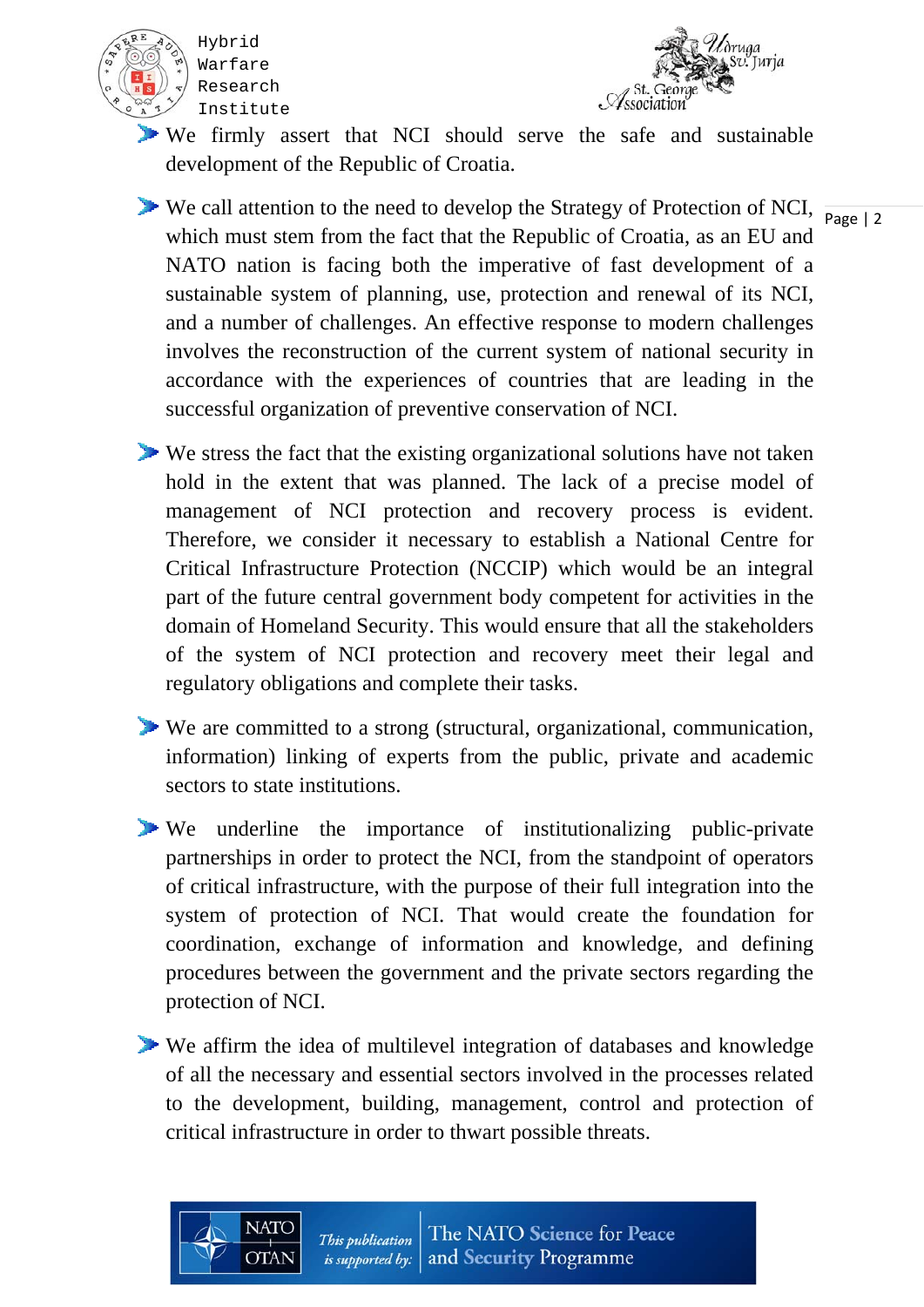

Hybrid Warfare Research Institute





# RESILIENT CRITICAL **INFRASTRUCTURE**

Zagręb

ecurity

<u>าบท 2017</u>

## INTERNATIONAL EXPERTS FORUM

## www.ZAGREBSECURITYFORUM.com

## 6-7 March 2017 Hotel Sheraton, Zagreb, Croatia



Under the auspices of the President of the Republic of Croatia H.E. Mrs. Kolinda Grabar-Kitarović

#### Co-organizers





The NATO Science for Peace This publication and Security Programme is supported by: